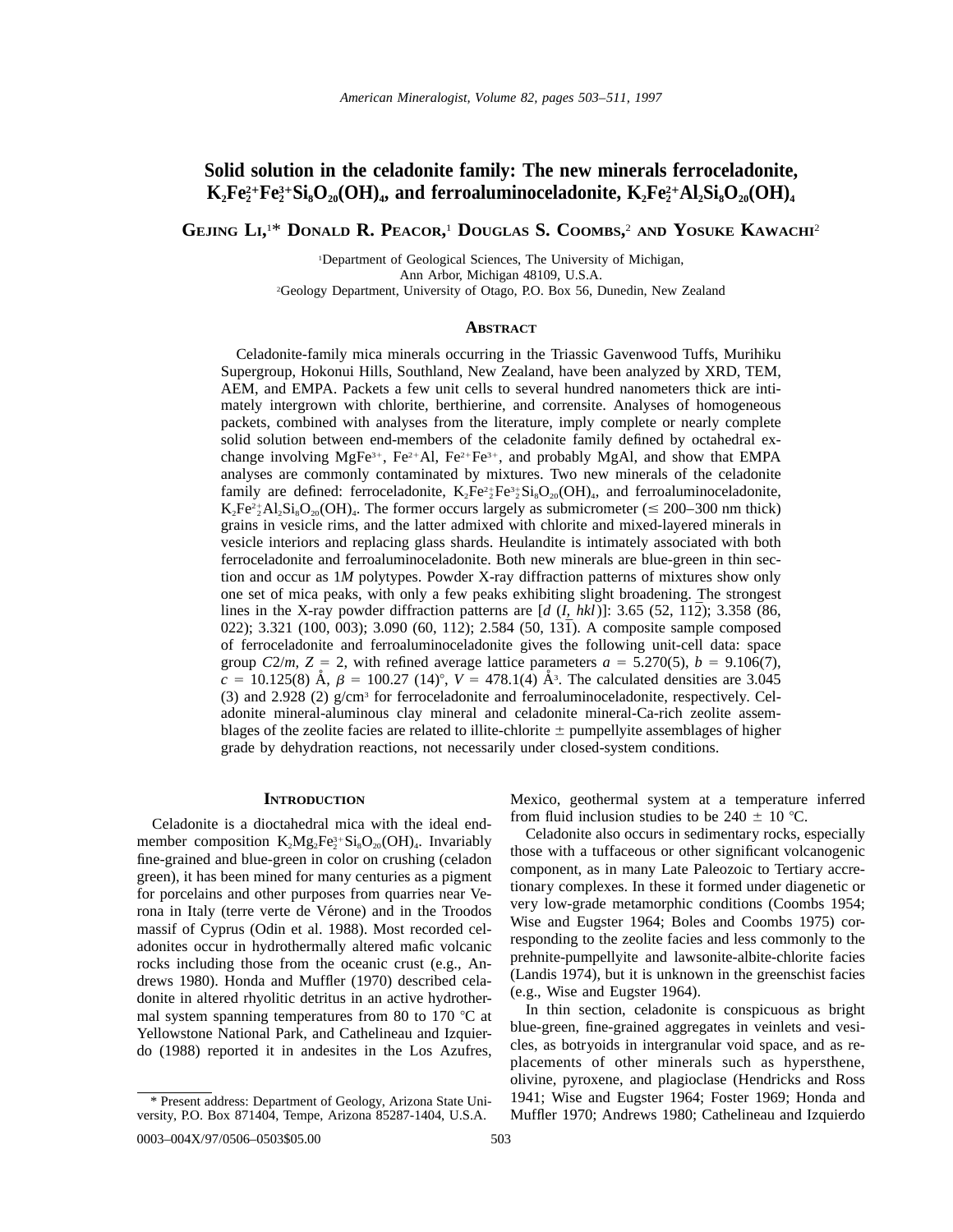1988; Odin et al. 1988). Transmission electron microscopy (TEM) and analytical electron microscope (AEM) data demonstrate that submicrometer mixed layering is common in fine-grained phyllosilicates formed at low grades (Peacor 1992), and such mixed layering is expected to occur with members of the celadonite family. The celadonite X-ray powder diffraction (XRD) pattern consistently displays reflections corresponding to the 1*M* mica polytype (Yoder and Eugster 1955; Wise and Eugster 1964; Buckley et al. 1978; Andrews 1980; Odom 1984; Odin et al. 1988). However, powder XRD data are commonly complicated by the presence of intimately intergrown minerals, some of which are also 2:1 phyllosilicates (Hendricks and Ross 1941; Andrews 1980; Loveland and Bendelow 1984; Odin et al. 1988). Optical properties derived from aggregates that may include other phyllosilicates are frequently only approximations to those of celadonite, and electron microprobe analyses of such material commonly include intergrown phases (Li et al. 1996).

End-member celadonite and the end-member  $Fe^{2+}Fe^{3+}$ analogue have been synthesized by Wise and Eugster (1964), but attempts by these authors to synthesize the Al end-members were not successful. Velde (1972) reported syntheses with substantial solid solution between the  $MgFe<sup>3+</sup>$  and  $Fe<sup>2+</sup>Fe<sup>3+</sup>$  end-members and much more limited substitution of MgAl for MgFe $3+$ . The above syntheses were conducted at temperatures of about 300–430  $^{\circ}$ C and (mostly) 2 kbar fluid pressure and were mostly unreversed experiments. They do not provide definitive information on possible solid solution and stability relationships at the lower temperatures of the zeolite and prehnite-pumpellyite facies.

Boles and Coombs (1975) obtained electron microprobe analyses of celadonitic minerals occurring in altered crystal-vitric tuffs from the Hokonui Hills, Southland, New Zealand, suggesting substantial solid solution but with probable contamination from intergrown chlorite. To determine the compositions of the pure minerals as distinct from mixtures, we have re-analyzed one of the Hokonui Hills specimens using TEM and AEM. The results reveal a broad range of solid solution among the celadonite-family components  $K_2Mg_2Fe^{3+}_2Si_8O_{20}(OH)_4$  (celadonite),  $K_2Mg_2Al_2Si_8O_{20}(OH)_4$ ,  $K_2Fe_2Fe_2^{3+}Si_8O_{20}(OH)_4$ , and  $K_2Fe^{2+}_2Al_2Si_8O_{20}(OH)_4$ . Schaller (1950) suggested that an old name, leucophyllite, be applied to micas of endmember composition  $K_2Mg_2Al_2Si_8O_{20}(OH)_4$ . With an alkali content of only  $3.39\%$  K<sub>2</sub>O and  $1.42\%$  Na<sub>2</sub>O, the analysis on which this suggestion was based is likely to be from a mixture. Schaller's proposal has not achieved acceptance, and celadonite itself was the only one of four endmembers that had been accepted as a valid mineral species. The data of our current study allow characterization of the new minerals ferroceladonite,  $K_2Fe_2Fe_2^{3+}Si_8O_{20}(OH)_4$ , and ferroaluminoceladonite,  $K_2Fe^{2+}_2Al_2Si_8O_{20}(OH)_4$ . The new minerals and names have been approved by the Commission on New Minerals and Mineral Names, International Mineralogical Association. Type material has been deposited in the National Museum of Natural History, the University of Michigan, and the Geology Department, University of Otago (OU 26049).

#### **OCCURRENCE AND ASSOCIATED MINERALS**

The sample used in this study (OU 26049) is an altered crystal-vitric tuff from the Gavenwood Tuffs (early Triassic marine, Murihiku Supergroup), grid reference E45 649657, Hokonui Hills, Southland, New Zealand. Microprobe analyses of heulandite, plagioclase clasts, and celadonite in this rock were reported by Boles (1972) and Boles and Coombs (1975). Broken surfaces of the hand specimen are dark greyish-green in color with reddish flecks and show feldspar clasts up to about 1 mm in length. Larger dark clasts, 1–3 mm in diameter, prove in thin section to be micropumiceous shards and lapilli. Vitroclastic texture is well developed, with cuspate shards typically 0.2–0.6 mm in length. Glass in the cuspate shards and much of that in the pumiceous lapilli has been replaced by fibrolamellar or platy Ca- and Si-rich heulandite; the interior of the shards commonly is pigmented red or yellow. Heulandite also occupies some of the microvesicles. Celadonite-family materials fill clusters of microvesicles and partially replace glass in the pumiceous shards, collectively forming dark bluegreen patches. Vesicles are commonly zoned with a film of celadonite-family mineral lining the rims and larger celadonitic flakes admixed with chlorite in the centers. Some vesicles are filled only with chlorite, and chlorite also occurs in the matrix. Color ranges from bright glaucous-green celadonite through olive-green to pale-green chlorite. TEM studies reveal that mixed-layer chloriteberthierine and chlorite-corrensite are intimately intergrown with the chlorite host. Other authigenic minerals include titanite as a dusting of micrometer-sized granules, minor pyrite and quartz, localized fine-grained twinned albite, and rare prehnite. Rare siderite of composition  $(Fe<sub>0.76</sub>Mn<sub>0.10</sub>Mg<sub>0.01</sub>Ca<sub>0.13</sub>)CO<sub>3</sub>$  occupies solution cavities in former glass shards and microfractures in the matrix. Abundant detrital plagioclase, zoned and ranging from labradorite to oligoclase, is accompanied by lesser amounts of augite, magnetite, and rare hornblende. Quartz and biotite are very sparse. There are also scattered lithic volcanic fragments of andesitic to rhyolitic composition.

## **METHODS**

The XRD data were obtained for  $< 0.2 \mu$ m separates (obtained by settling in a water column), using a Philips automated diffractometer with graphite monochromator and  $CuK\alpha$  radiation (35 kV and 15 mA) with quartz as an internal standard. A step size of 0.02  $\degree$ 2 $\theta$  and a long counting time of 6 s per step were used, the latter to increase resolution of weak peaks.

Polished epoxy and sticky wax-backed thin sections were prepared for electron microprobe and TEM analyses, respectively. Thin sections were cut approximately normal to bedding so that the planes of phyllosilicates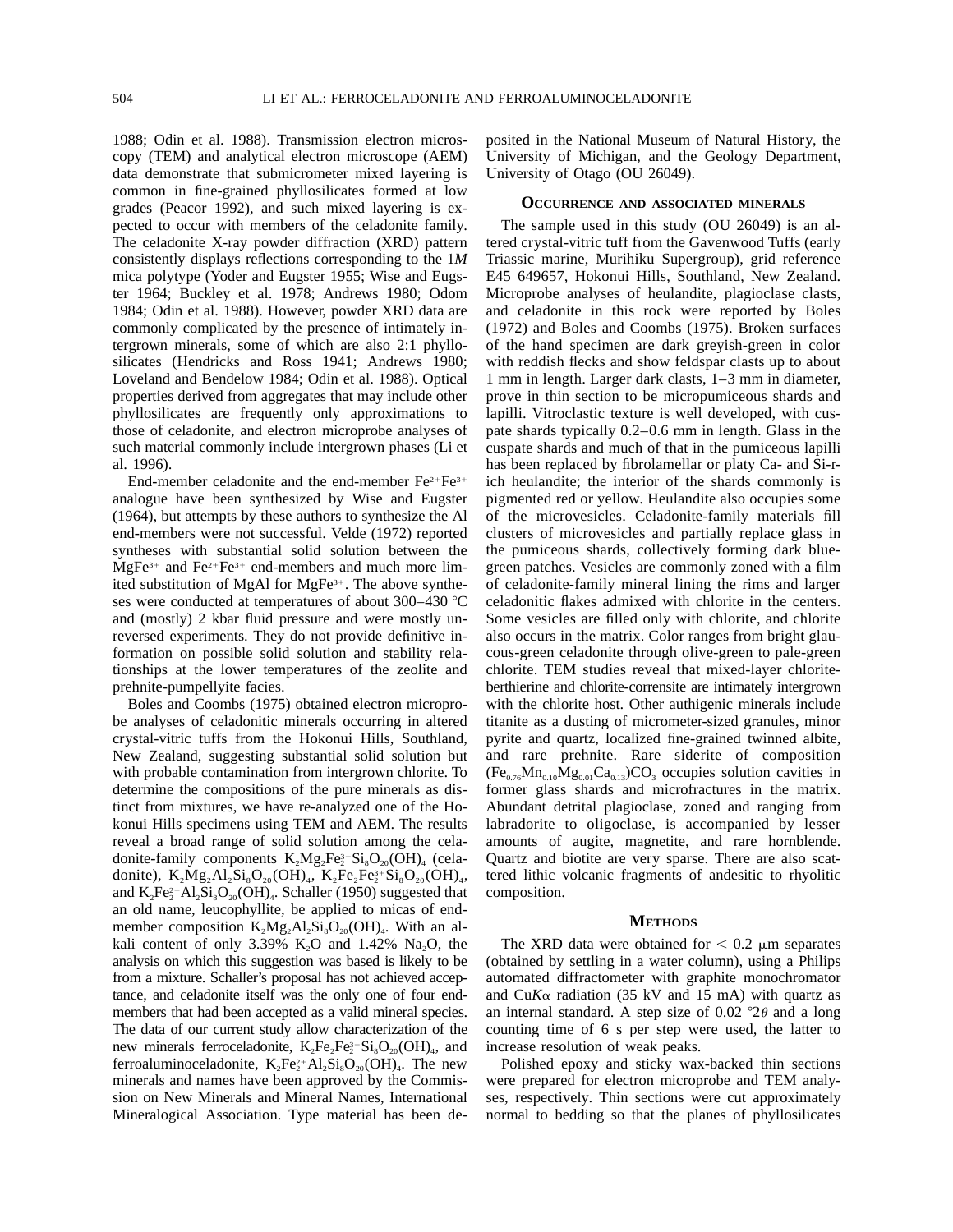

**FIGURE 1.** BSE image showing textural relation of ferroceladonite (1) and ferroaluminoceladonite (2). Ferroceladonite commonly occurs at vesicle walls, whereas ferroaluminoceladonite is intimately associated with chlorite in interiors of vesicles and as a replacement of glass shards.

would be preferentially oriented parallel to the electron beam for TEM observations. Thin sections were first examined by optical microscopy and SEM. Back-scattered electron (BSE) imaging and X-ray energy-dispersive spectrum (EDS) analyses were conducted with a Hitachi S-570 scanning electron microscope operated at 15 kV. Areas with large celadonite concentrations were then chosen for TEM observations. Ion-milled TEM specimens were prepared following the method described by Li et al. (1994). TEM observations and AEM analyses were obtained using a Philips CM12 scanning transmission electron microscope (STEM) fitted with a Kevex Quantum solid-state detector and computer system. The STEM was operated at an accelerating voltage of 120 kV and a beam current of  $\sim 10$  nA to obtain TEM images and SAED patterns. AEM quantitative chemical analyses were obtained using the standards muscovite (K, Al), clinochlore (Mg, Al, Fe), albite (Na, Al), fayalite (Fe), rhodonite (Mn, Fe, Ca), and titanite (Ti, Ca) to derive k ratios that were used to process EDS data, assuming the thinfoil approximation (Cliff and Lorimer 1975).

Electron microprobe analyses (EMPA) were obtained with a JEOL JXA 8600 electron microprobe using wavelength-dispersion methods. Operating conditions included a beam diameter up to about  $5 \mu m$  where optically homogeneous aggregates could be analyzed at this scale, 15 kV accelerating voltage, 20 nA probe current, with data



**FIGURE 2.** TEM image showing intergrown discrete packets of chlorite (thin white bars) and ferroaluminoceladonite (thick white bars), each a few hundred angstroms in thickness.

processed for ZAF corrections (Y.K. and M.W. Trinder, unpublished manuscript). Count times were reduced to minimize beam damage. Standards employed were natural albite for Na, potassium feldspar for K, natural hematite for Fe, synthetic wollastonite for Ca, and simple synthetic oxides for other elements. Spot analyses did not reveal detectable Ba or Sr.

## **SEM and TEM observations**

Fibrolamellar or tabular heulandite crystals occupy the sites of former glass shards. Some occur as spherical aggregates. Figure 1 is a BSE image showing the textural relations between ferroceladonite and ferroaluminoceladonite. Ferroceladonite occurs primarily as the outer lining of vesicles, which are approximately  $25 \mu m$  in diameter. It forms layers about  $1-2$   $\mu$ m thick of fibrolamellar crystallites oriented preferentially normal to vesicle walls. Ferroaluminoceladonite occurs intergrown with chlorite or other phyllosilicates in the interior regions of vesicles, and as a replacement of glass in some pumiceous shards. Interior regions of vesicles may also be occupied by chlorite or a heulandite-family zeolite or both. Other minerals observed by SEM include albite, quartz, titanite, apatite, pyrite, clastic feldspar, and detrital biotite.

Figure 2 is a TEM image showing intergrown packets of chlorite and ferroaluminoceladonite, each a few tens of nanometers in thickness. Although it is not as commonly associated with chlorite as is the ferroaluminoceladonite in vesicles, ferroceladonite at vesicle rims is sometimes observed to be intergrown with chlorite. Figure 3 is a lattice-fringe image of discrete packets of ferroceladonite and chlorite, showing that the chlorite contains  $7 \text{ Å}$  layers that are inferred to be berthierine. Although not shown, chlorite layers were occasionally observed to alternate with 10  $\AA$  layers, giving 24  $\AA$  pe-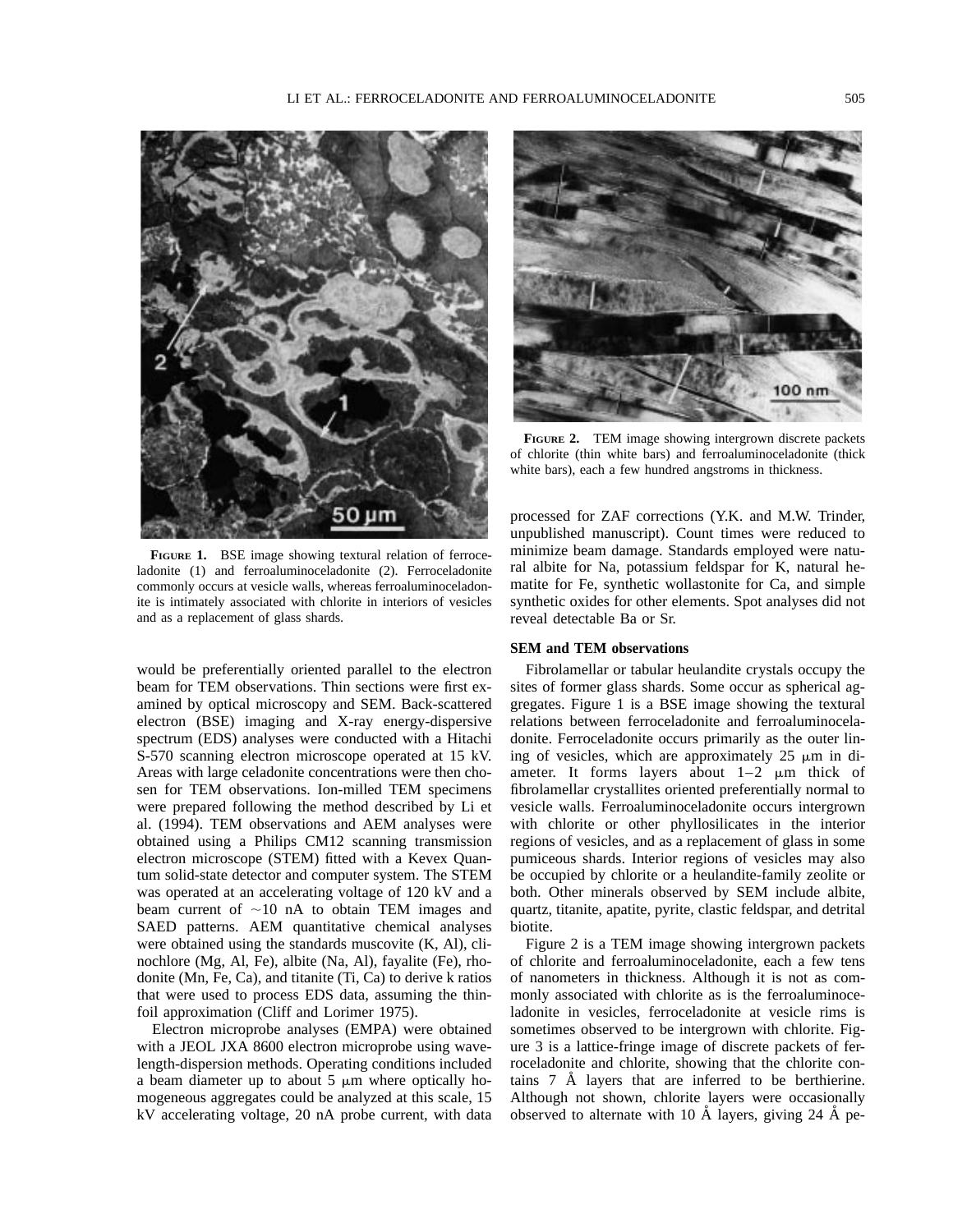

**FIGURE 3.** TEM (001) lattice-fringe image showing packets of ferroceladonite (thick white bar) and mixed-layered chlorite and berthierine (thin white bar).

riodicity. The individual layers were inferred to be smectite- or vermiculite-like, the  $24 \text{ Å}$  material being corrensite. Complex intergrowths and mixed-layering of such phyllosilicates is common in low-grade rocks (Peacor 1992). These textures show that electron microprobe analyses of such materials must almost invariably involve a mixture of two or more phases, and that macroscopic physical properties must be aggregate effects for such mixtures.

#### **Physical and optical properties**

Both ferroceladonite and ferroaluminoceladonite are dark blue-green in color, although bright blue-green and translucent in thin section. Hardnesses cannot be measured because of the small grain sizes, but are estimated to be 2–2.5 by analogy with other micas. The cleavage is perfect and no partings were observed. The calculated densities are  $3.045(3)$  and  $2.928(2)$  g/cm<sup>3</sup> for ferroceladonite and ferroaluminoceladonite, respectively.

Indices of refraction were measured on fine-grained aggregates consisting of flakes and granules little more than a few micrometers long with variable orientation and likely to contain intergrown chlorite. In spite of discernible pleochroism, it was not possible to measure separate refractive indices,  $\alpha$  and  $\gamma$ . Mean or aggregate refractive indices range from 1.625(5) to 1.640(5) (wavelength  $=$  $Na<sub>p</sub>$ ). Specific grains could not be identified as ferroceladonite, ferroaluminoceladonite, or mixtures, but the low and high values are assumed to correspond to ferroaluminoceladonite and ferroceladonite, respectively, on the basis of the expected relationship between refractive index and composition. The minerals are length slow, with  $Z$  // cleavage, and are markedly pleochroic with  $Z =$  blue green,  $X =$  paler green,  $Z > X$ . The compatibility indices (Mandarino 1981) are 0.038 (excellent) and 0.001 (su-



**FIGURE 4.** Lattice-fringe image of well-ordered ferroceladonite. The inset electron diffraction pattern shows sharp 0*kl* reflections consistent with the 1*M* polytype.

perior) for ferroaluminoceladonite and ferroceladonite, respectively.

## **Crystallographic data**

Single-crystal diffraction data were obtained by electron diffraction, with compositions of analyzed grains verified by AEM. Figure 4 shows a lattice-fringe image and a selected-area electron diffraction pattern of ferroceladonite, that is also typical of ferroaluminoceladonite. Non-00*l* reflections (where  $k \neq 3n$ ) are sharp, indicating well-ordered, 10 Å periodicity consistent with the 1*M* polytype. This is in agreement with results obtained for celadonite by previous workers using powder XRD (e.g., Yoder and Eugster 1955; Wise and Eugster 1964; Buckley et al. 1978; Odom 1984).

The powder diffractometer pattern was obtained from concentrates that contained both ferroceladonite and ferroaluminoceladonite and also gave peaks for admixed chlorite. Only one set of mica peaks was present, most peaks having half-height widths approximately equal to values expected for single minerals. This indicates that lattice parameters of ferroceladonite and ferroaluminoceladonite are approximately equal. However, a few peaks were slightly broadened, which is consistent with small differences in lattice parameters. Powder diffraction data for the composite ferroceladonite-ferroaluminoceladonite sample are listed in Table 1, with data for celadonite for comparison. Cell parameters were refined by least-squares, giving rise to the values  $a = 5.270(5)$ ,  $b = 1$ 9.106(7),  $c = 10.125(8)$  Å,  $\beta = 100.27(14)$ °,  $V = 478.1(4)$  $A^3$  for which  $Z = 2$  for the composite ferroceladoniteferroaluminoceladonite sample. In comparison with lattice parameters of celadonite (Wise and Eugster 1964), *a* and  $b$  are slightly larger, and  $c$  and  $\beta$  slightly smaller.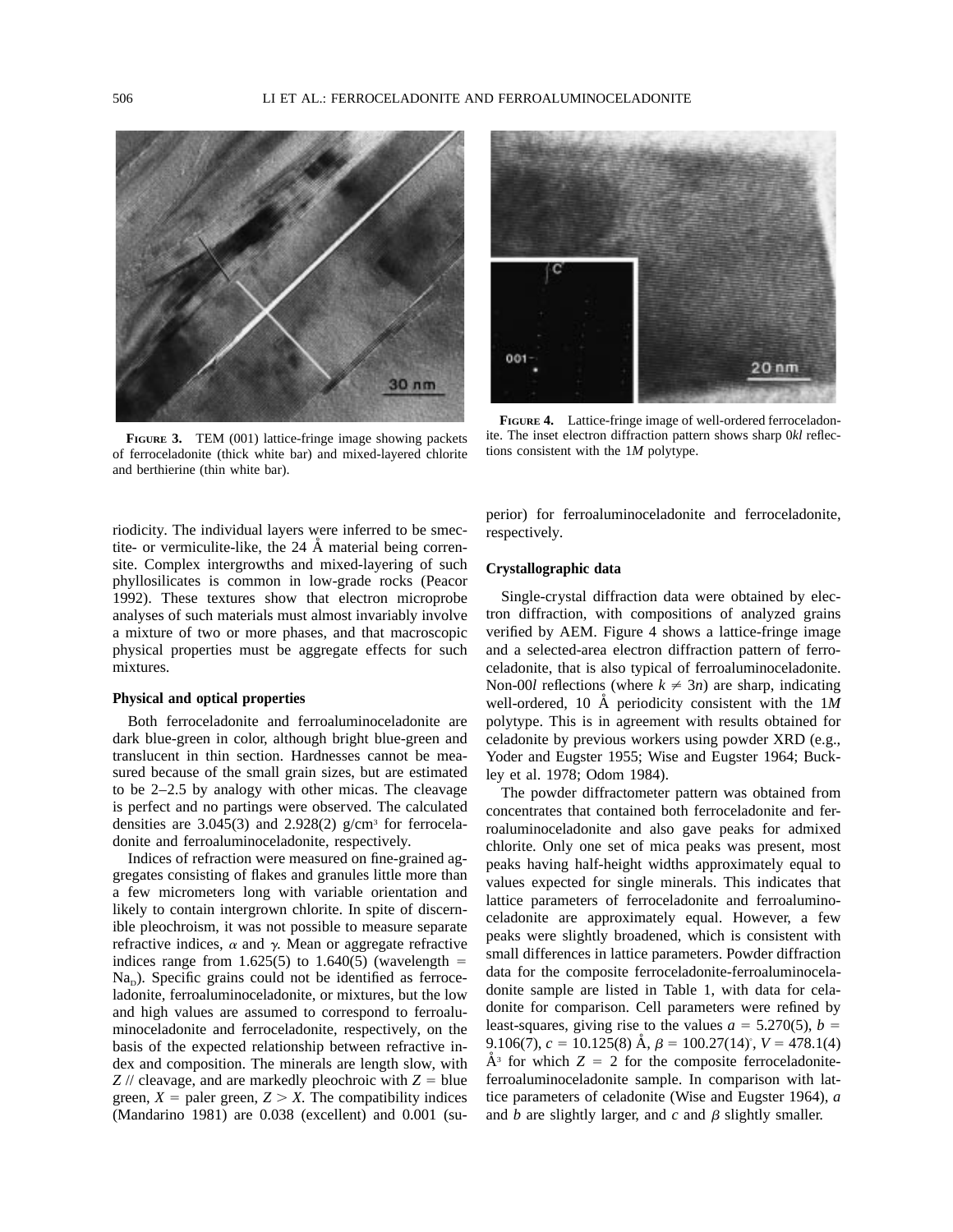|       |                         | Ferroceladonite-<br>ferroaluminoceladonite |                  | Celadonite* |            |     |                  |  |  |  |  |
|-------|-------------------------|--------------------------------------------|------------------|-------------|------------|-----|------------------|--|--|--|--|
| I     | $d$ (calc)<br>$d$ (obs) |                                            | hkl              | $d$ (obs)   | $d$ (calc) | ı   | hkl              |  |  |  |  |
| 40    | 10.00                   | 9.96                                       | 001              | 9.97        | 9.94       | 47  | 001              |  |  |  |  |
| 32    | 4.55                    | 4.55                                       | 020              | 4.53        | 4.53       | 85  | 020              |  |  |  |  |
| 30    | 4.37                    | 4.37                                       | 111              | 4.35        | 4.36       | 42  | 111              |  |  |  |  |
| 35    | 4.14                    | 4.14                                       | 021              | 4.14        | 4.123      | 37  | 021              |  |  |  |  |
| 52    | 3.65                    | 3.63                                       | $11\overline{2}$ | 3.635       | 3.638      | 80  | $11\overline{2}$ |  |  |  |  |
| 86    | 3.358                   | 3.361                                      | 022              | 3.35        | 3.349      | 60  | 022              |  |  |  |  |
| 100   | 3.321                   | 3.321                                      | 003              | 3.318       | 3.314      | 70  | 003              |  |  |  |  |
| 60    | 3.090                   | 3.111                                      | 112              | 3.087       | 3.081      | 80  | 112              |  |  |  |  |
| 40B** | 2.91                    | 2.896                                      | 113              | 2.90        | 2.901      | 10B | 113              |  |  |  |  |
| 48    | 2.671                   | 2.683                                      | 023              | 2.678       | 2.675      | 75  | 023              |  |  |  |  |
| 40    | 2.607                   | 2.620                                      | 130              | 2.604       | 2.605      | 70  | 130              |  |  |  |  |
| 50    | 2.584                   | 2.592                                      | 131              | 2.580       | 2.581      | 100 | 131              |  |  |  |  |
| 35B   | 2.41                    | 2.410                                      | 132              | 2.402       | 2.404      | 75  | 132              |  |  |  |  |
|       |                         | 2.407                                      | 201              |             |            |     |                  |  |  |  |  |
|       |                         |                                            |                  | 2.264       | 2.265      | 20  | 040              |  |  |  |  |
|       |                         |                                            |                  | 2.209       | 2.208      | 25  | 041              |  |  |  |  |
| 33    | 2.155                   | 2.153                                      | 133              | 2.148       | 2.250      | 31  | 133              |  |  |  |  |
|       |                         | 2.148                                      | 202              |             | 2.125      | 31  | 202              |  |  |  |  |
|       |                         |                                            |                  | 2.092       | 1.988      | 10  | 005              |  |  |  |  |
| 40    | 1.660                   | 1.661                                      | 006              |             |            |     |                  |  |  |  |  |
|       |                         | 1.660                                      | 135              |             |            |     |                  |  |  |  |  |
|       |                         |                                            |                  | 1.65        | 1.665      | 15B | 151              |  |  |  |  |
| 40    | 1.519                   | 1.520                                      | 331              |             |            |     |                  |  |  |  |  |
|       |                         | 1.518                                      | 060              | 1.509       | 1.510      | 60  | 060              |  |  |  |  |
|       |                         |                                            |                  |             |            |     |                  |  |  |  |  |

**TABLE 1.** Powder XRD data for a composite ferroceladonite– ferroaluminoceladonite sample and for celadonite

\* Wise and Eugster 1964,  $a = 5.23(2)$ ,  $b = 9.06(1)$ ,  $c = 10.13(2)$  Å,  $\beta$  $= 100.55(10)$ °

 $*$  $B =$  broad peak.

#### **CHEMICAL COMPOSITIONS**

# **AEM data**

Formulas (Tables 2 and 3) were calculated by normalization of AEM data to a dioctahedral mica formula with the sum of octahedrally and tetrahedrally coordinated cations equal to 12, the  $Fe^{3+}$ :  $Fe^{2+}$  ratio then being determined by charge balance. This method of normalization was chosen because the collective data (see below) imply that, by analogy with celadonite, both ferroceladonite and ferroaluminoceladonite are dioctahedral. Furthermore, the value of  $d_{060}$  is a sensitive indicator of octahedral occupancy, and the observed value  $(1.519 \text{ Å})$  is firmly in the range for dioctahedral phyllosilicates (Moore and Reynolds 1989). In addition, using the relations of Radoslovich and Norrish (1962) for cell parameters vs. tetrahedral Al occupancy, a value of  $b = 9.107$  Å, on the basis of the calculated O-T-O angle, was calculated; it is nearly identical to that obtained from the powder XRD pattern  $(9.106 \text{ Å})$ , implying that the normalized tetrahedrally coordinated Si, Al occupancies, and assumptions regarding the dioctahedral character are therefore accurate.

Columns 13 and 14 of Tables 2 and 3 show the numbers of cations that were obtained by normalizing average ferroceladonite and ferroaluminoceladonite analyses assuming there were 12.2 and 12.5 tetrahedral plus octahedral cations, respectively. This corresponds to 10% and 25% trioctahedral components, respectively. The results show that for only 10% calculated trioctahedral occupancy, the number of Si atoms pfu exceeds the structurally possible limit of eight. Furthermore, the number of Si atoms far exceeds this limit, and the number of K atoms exceeds its possible limit of two for the formulas on the basis of 25% trioctahedral character. These calculations confirm that ferroceladonite and ferroaluminoceladonite are largely, if not entirely, dioctahedral in nature, and that the normalized formulas given in Tables 2 and 3 realistically define their compositions. However, we cannot rule out the possibility of small (approximately  $< 10\%$ ) trioctahedral components and  $Fe<sup>3+</sup>:Fe<sup>2+</sup>$  ratios slightly different from those given in Tables 2 and 3. The close approach of the K value to the ideal mica content of two, and of Si to the ideal celadonite value of eight, is noteworthy.

#### **Range of solid solution for the celadonite family**

The 1978 AIPEA Nomenclature Committee recommended that celadonite be defined as ''a dioctahedral mica of ideal composition,  $KMgFe^{3+}Si<sub>4</sub>O<sub>10</sub>(OH)<sub>2</sub>$ , but allowing a tetrahedral Al range of about 0.0 to 0.2 atoms per formula unit (pfu)'' (Bailey 1980). Other workers have reported tetrahedral Al contents for celadonite up to and occasionally exceeding 0.3 pfu (Weaver and Pollard

**TABLE 2.** Normalized AEM data for ferroceladonite in sample 26049 from South Island, New Zealand\*

|                                          |       | ◠        | 3     | 4     | 5     | 6     |       | 8                        | 9     | 10    | 11    | 12    | Average | 13      | 14      |
|------------------------------------------|-------|----------|-------|-------|-------|-------|-------|--------------------------|-------|-------|-------|-------|---------|---------|---------|
| Si                                       | 7.93  | 7.94     | 7.92  | 7.99  | 7.93  | 7.83  | 7.86  | 8.00                     | 7.91  | 8.00  | 7.83  | 7.95  | 7.92    | 8.05    | 8.25    |
| $[4]$ Al                                 | 0.07  | 0.06     | 0.08  | 0.01  | 0.07  | 0.17  | 0.14  | $\overline{\phantom{m}}$ | 0.09  | —     | 0.17  | 0.05  | 0.08    | $-0.05$ | $-0.25$ |
| $[6]$ Al                                 | 0.46  | 0.62     | 0.52  | 0.38  | 0.64  | 0.69  | 0.65  | 0.69                     | 0.79  | 0.41  | 0.66  | 0.45  | 0.58    | 0.67    | 0.69    |
| Τi                                       | 0.04  | $n.d.**$ | 0.13  | 0.13  | n.d.  | 0.03  | 0.08  | 0.08                     | n.d.  | n.d.  | n.d.  | n.d.  | 0.04    | 0.04    | 0.04    |
| $Fe3+$                                   | 1.59  | 1.45     | 1.30  | 1.40  | .43   | 1.45  | 1.50  | 1.24                     | 1.40  | 1.64  | 1.67  | 1.70  | 1.49    | 0.94    | 0.47    |
| $Fe2+$                                   | 1.17  | 1.56     | 1.60  | 1.58  | 1.32  | 1.03  | 1.19  | 1.26                     | 1.28  | 1.21  | 1.04  | 1.12  | 1.27    | 1.87    | 2.41    |
| Mg                                       | 0.70  | 0.29     | 0.36  | 0.37  | 0.61  | 0.75  | 0.51  | 0.68                     | 0.46  | 0.66  | 0.53  | 0.65  | 0.55    | 0.56    | 0.57    |
| Mn                                       | 0.04  | 0.08     | 0.09  | 0.14  | n.d.  | 0.05  | 0.07  | 0.05                     | 0.07  | 0.08  | 0.10  | 0.08  | 0.07    | 0.07    | 0.07    |
| Κ                                        | 1.94  | 1.99     | 2.00  | 1.97  | 2.00  | 1.97  | 1.83  | 1.91                     | 1.90  | 1.95  | 1.84  | 1.90  | 1.93    | 1.96    | 2.01    |
| Total cations                            | 13.94 | 13.99    | 14.00 | 13.97 | 14.00 | 13.97 | 13.83 | 13.91                    | 13.90 | 13.95 | 13.84 | 13.90 | 13.93   | 14.16   | 14.51   |
| $[6]$ Al/( $[6]$ Al + Fe <sup>3+</sup> ) | 0.22  | 0.23     | 0.29  | 0.21  | 0.31  | 0.32  | 0.30  | 0.36                     | 0.36  | 0.20  | 0.28  | 0.21  | 0.28    | 0.42    | 0.59    |
| $Mg/(Mg + Fe^{2+})$                      | 0.37  | 0.16     | 0.18  | 0.19  | 0.32  | 0.42  | 0.30  | 0.35                     | 0.27  | 0.35  | 0.34  | 0.37  | 0.30    | 0.23    | 0.19    |

\* Analyses 1-12, 13, and 14 are calculated on the basis of 12, 12.2, and 12.5 tetrahedral and octahedral cations, respectively, and Fe<sup>3+</sup> is calculated from charge balance. Two standard deviations on the basis of calculating statistics are 0.07–0.09 pfu for Si, 0.03–0.05 pfu for Al, 0.01 pfu for Ti, 0.10– 0.20 pfu for Fe, 0.02–0.04 pfu for Mg, 0.01–0.02 pfu for Mn, 0.06–0.13 pfu for K.

 $**$  n.d. = not detectable.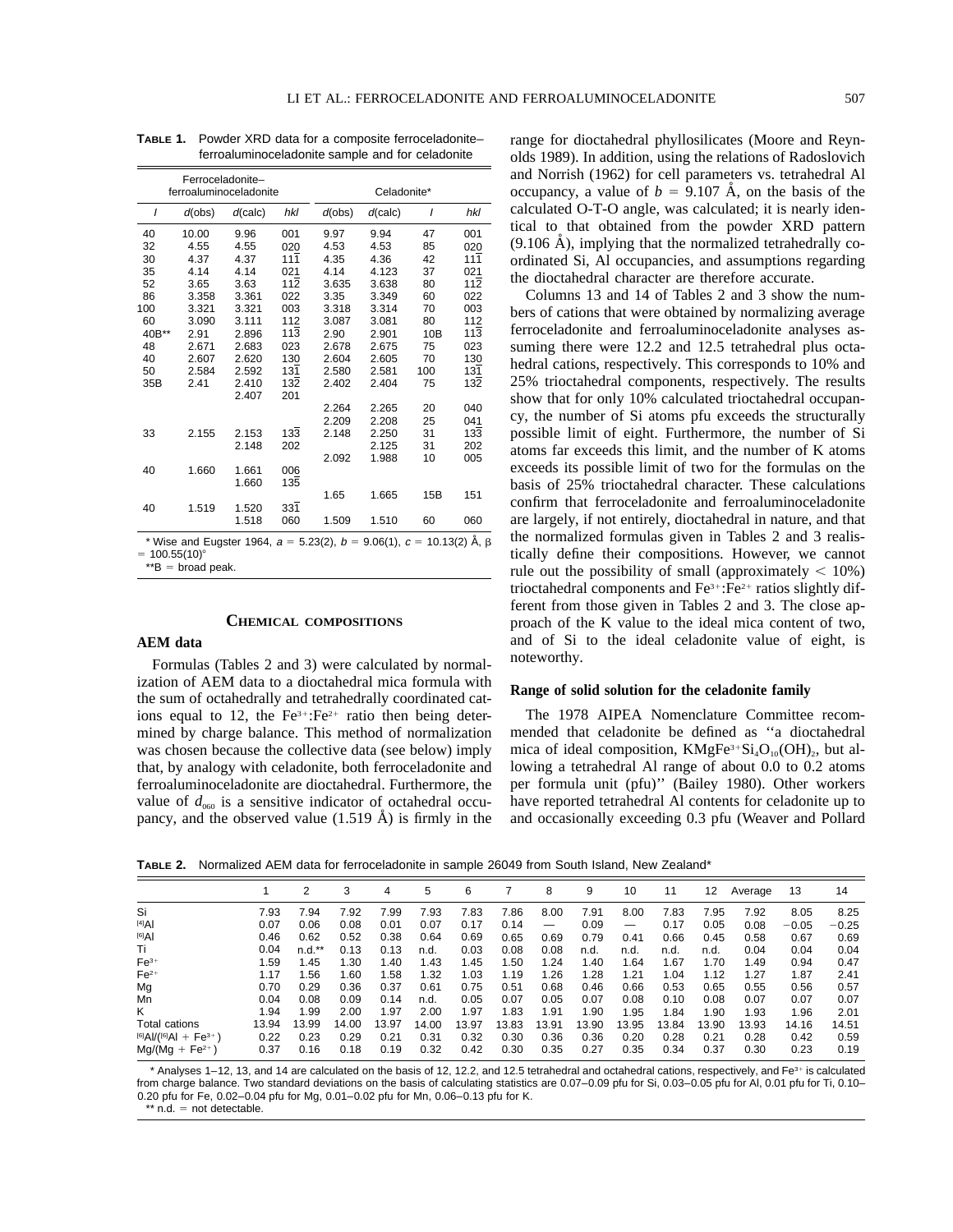|                                        |          | 2     | 3     | 4     | 5     | 6     |       | 8     | 9     | 10    | 11    | 12    | Average | 13      | 14      |
|----------------------------------------|----------|-------|-------|-------|-------|-------|-------|-------|-------|-------|-------|-------|---------|---------|---------|
| Si                                     | 7.79     | 8.00  | 7.92  | 8.00  | 8.00  | 7.90  | 7.98  | 7.88  | 7.84  | 7.88  | 7.93  | 7.95  | 7.92    | 8.05    | 8.25    |
| $[4]$ Al                               | 0.21     | 0.00  | 0.08  | 0.00  | 0.00  | 0.10  | 0.02  | 0.12  | 0.16  | 0.12  | 0.07  | 0.05  | 0.08    | $-0.05$ | $-0.25$ |
| $[6]$ Al                               | 2.06     | 1.52  | 1.78  | 1.51  | 1.44  | 1.51  | 1.61  | 1.40  | 1.65  | 1.72  | 1.52  | 1.61  | 1.61    | 1.72    | 1.76    |
| Τi                                     | $n.d.**$ | 0.06  | 0.06  | n.d.  | n.d.  | 0.06  | n.d.  | 0.12  | 0.07  | 0.03  | 0.04  | 0.08  | 0.04    | 0.04    | 0.04    |
| $Fe3+$                                 | 0.21     | 0.38  | 0.23  | 0.59  | 0.57  | 0.53  | 0.47  | 0.63  | 0.60  | 0.45  | 0.49  | 0.43  | 0.48    | —       |         |
| $Fe2+$                                 | 0.97     | 1.35  | 1.35  | 1.13  | 1.31  | 1.03  | 1.15  | 1.12  | 1.02  | 1.10  | 1.34  | 1.13  | 1.16    | 1.67    | 1.71    |
| Mg                                     | 0.67     | 0.64  | 0.58  | 0.63  | 0.57  | 0.82  | 0.73  | 0.61  | 0.60  | 0.70  | 0.57  | 0.67  | 0.65    | 0.66    | 0.68    |
| Mn                                     | 0.09     | 0.05  | n.d.  | 0.14  | 0.11  | 0.05  | 0.04  | 0.12  | 0.06  | n.d.  | 0.04  | 0.08  | 0.06    | 0.06    | 0.06    |
| Κ                                      | 1.94     | 1.98  | 1.95  | 1.90  | 1.99  | 1.94  | 1.90  | 1.85  | 1.77  | 1.89  | 1.98  | 1.85  | 1.91    | 1.94    | 1.99    |
| Total cations                          | 13.94    | 13.98 | 13.95 | 13.90 | 13.99 | 13.94 | 13.90 | 13.85 | 13.77 | 13.89 | 13.98 | 13.85 | 13.91   | 14.14   | 14.49   |
| $[6]$ AI/( $[6]$ AI + Fe <sup>3+</sup> | 0.91     | 0.80  | 0.89  | 0.72  | 0.72  | 0.74  | 0.77  | 0.69  | 0.73  | 0.79  | 0.76  | 0.79  | 0.77    | —       |         |
| $Mg/(Mg + Fe^{2+})$                    | 0.41     | 0.32  | 0.30  | 0.36  | 0.30  | 0.44  | 0.39  | 0.35  | 0.37  | 0.39  | 0.30  | 0.37  | 0.36    | 0.28    | 0.28    |

**TABLE 3.** Normalized AEM data for ferroaluminoceladonite in sample 26049 from South Island, New Zealand\*

\* Analyses 1-12, 13, and 14 are calculated on the basis of 12, 12.2, and 12.5 tetrahedral and octahedral cations, respectively, and Fe<sup>3+</sup> is calculated from charge balance. Two standard deviations on the basis of calculating statistics are 0.07–0.09 pfu for Si, 0.03–0.07 pfu for Al, 0.01 pfu for Ti, 0.08– 0.15 pfu for Fe, 0.02–0.06 pfu for Mg, 0.01–0.02 pfu for Mn, 0.06–0.13 pfu for K.  $**$  n.d. = not detectable.

1975; Odom 1984), although the purity of some of the samples was not made clear.

The composition of the octahedral layer varies widely in celadonite. Buckley et al. (1978) stated that the amounts of  $Fe<sup>3+</sup>$  and <sup>[6]</sup>Al vary considerably in a reciprocal manner. Compilations of celadonite analyses by Foster (1969), Weaver and Pollard (1975) following Wise and Eugster (1964), and Buckley et al. (1978) mostly show octahedral  $Fe^{3+} > 6$ ]Al, but some analyses are listed with subequal  $[6]$ Al and Fe<sup>3+</sup>, and some with predominant [6]Al, as with the mineral described as Mg-Al-celadonite by Seifert (1968). Buckley et al. (1978) reported a relatively constant octahedral  $R^{3+}:R^{2+}$  ratio of approximately 1:1 and a fairly constant  $Fe^{3+} : Fe^{2+}$  ratio of approximately 2.6:1 for celadonite.



**FIGURE 5.** Plot of relative numbers of octahedral cations of celadonite-family minerals from AEM analyses of this study (solid circles), celadonite of Odin (1988) (open circles), and ''Mg-Al-celadonite'' of Seifert (1968) (open square).

Figure 5 is a plot of the octahedral cation contents of the celadonite-family minerals of this study, with data of Odin et al. (1988) for celadonite and Seifert (1968) for ''Mg-Al-celadonite'' for comparison. Assuming that the latter data represent pure phases, and bearing in mind the synthesis data, the plot suggests that there is nearly complete solid solution among all four end-members of the family. Those analyses plotting in the fields with dominant octahedral occupancies of the ideal end-member  $Fe^{2+}Fe^{3+}$  and  $Fe^{2+[6]}Al$  correspond to the new minerals ferroceladonite and ferroaluminoceladonite, respectively. Although some analyses fall within the field with endmember  $Mg^{[6]}Al$ , they do so only marginally, and we do not propose that they be used to define the mineral in which this component is dominant.

## **Electron microprobe data**

Electron microprobe analyses of the sample of this study were given by Boles and Coombs (1975) and provided evidence of intermixing with chlorite. More than 60 additional analyses have been obtained, including analyses of both bright blue-green celadonite and olivegreen aggregates suspected of containing substantial chlorite. The K and Si contents of the electron microprobe analyses are plotted in Figure 6, for which all analyses were normalized to a celadonite-family formula with a total of 12 octahedral and tetrahedral cations, even where contamination with chlorite was likely. There is a tightly constrained linear correlation from a point representing average "chlorite" in the rock, with only  $0.04\%$  K<sub>2</sub>O, to near end-member celadonite-family minerals. This confirms that the microprobe analyses are of mixtures of celadonite-family minerals and chlorite. It confirms the general effect of submicrometer intergrowths on electron microprobe analyses, even where materials appear to be optically homogeneous.

Figure 7 demonstrates that with the celadonite normalization adopted, a few of the electron microprobe analyses plot in the ferroceladonite and Mg<sup>[6]</sup>Al fields of the celadonite-family quadrilateral, but that most plot in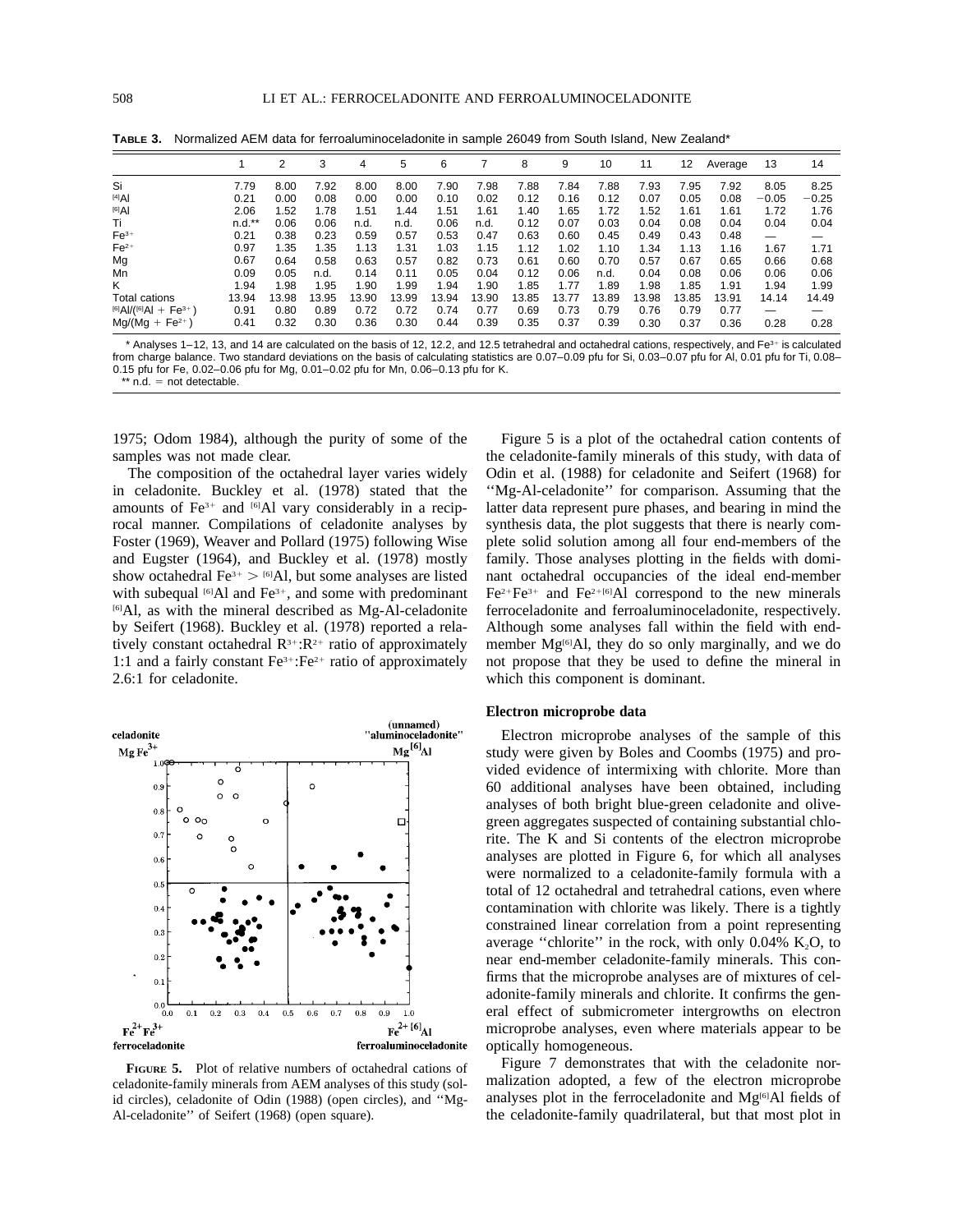

**FIGURE 6.** Plot of numbers of K and Si atoms pfu for formulas derived from electron microprobe analyses of mixtures with variable proportions of chlorite containing probable berthierine and corrensite mixed-layers and of celadonite-family minerals in sample OU 26049. Formulas normalized to 12 tet $rahedral + octahedral cations.$ 



**FIGURE 7.** Octahedral cation contents for electron microprobe analyses of celadonite-family minerals submicroscopically intergrown with ''chlorite'' and of average AEM analyses of homogeneous packets of ferroceladonite and ferroaluminoceladonite in the same rock; these latter analyses are joined to points corresponding to the addition of 5, 10, and 15% of average ''chlorite'' as analyzed by the electron microprobe. All analyses normalized to 12 tetrahedral  $+$  octahedral cations and 22 O atoms; only analyses with  $K \geq 1$  pfu are plotted.



**FIGURE 8.** Mg/(Mg + Fe<sup>2+</sup>) vs. K cation contents for electron microprobe analyses of celadonite-family minerals submicroscopically intergrown with ''chlorite'' and for AEM analyses of homogeneous packets of ferroceladonite and ferroaluminoceladonite as verified by TEM, normalized to 12 tetrahedral  $+$ octahedral cations and 22 O atoms. The electron microprobe analyses cover a range of  $[6]$ Al/( $[6]$ Al + Fe<sup>3+</sup>) values. Analyses that plot below the horizontal line fall in the ferroceladonite or ferroaluminoceladonite fields of the celadonite quadrilateral.

the celadonite field. However, it is also demonstrated in Figure 7 that projection points for average analyzed ferroceladonite and average ferroaluminoceladonite contaminated by only 5–10% analyzed chlorite are displaced into the celadonite field, and 15% chlorite takes them to the upper limit of that field. The negative slope of the trend lines results from the fact that contamination of a Si-rich celadonite mineral by Si-poor chlorite causes increasing amounts of Al to be required to fill nominal tetrahedral sites with increasing nominal  $Fe^{2+}$  relative to  $Fe^{3+}$  to maintain charge balance. The observed concentration of projected points for electron microprobe analyses of celadonite-family minerals in OU 26049 toward the upper left quadrant results from this effect. We interpret analyses plotting close to the ferroaluminoceladonite field as ferroaluminoceladonite with minor chlorite. With the inevitability of microprobe beam interaction with phases shown by TEM to be multiple phases on a size scale less than the microprobe beam, EMPA analyses do not adequately characterize single phases of these minerals, but AEM data may (Li et al. 1996). Nevertheless, the properly interpreted microprobe analyses support the formulas for both ferroceladonite and ferroaluminoceladonite.

Figure 8 illustrates a negative correlation between  $Mg/(Mg + Fe^{2+})$  and K, as normalized from EMPA analyses of celadonite-family minerals contaminated by chlorite, irrespective of  $^{[6]}$ Al/( $^{[6]}$ Al + Fe<sup>3+</sup>) values. For the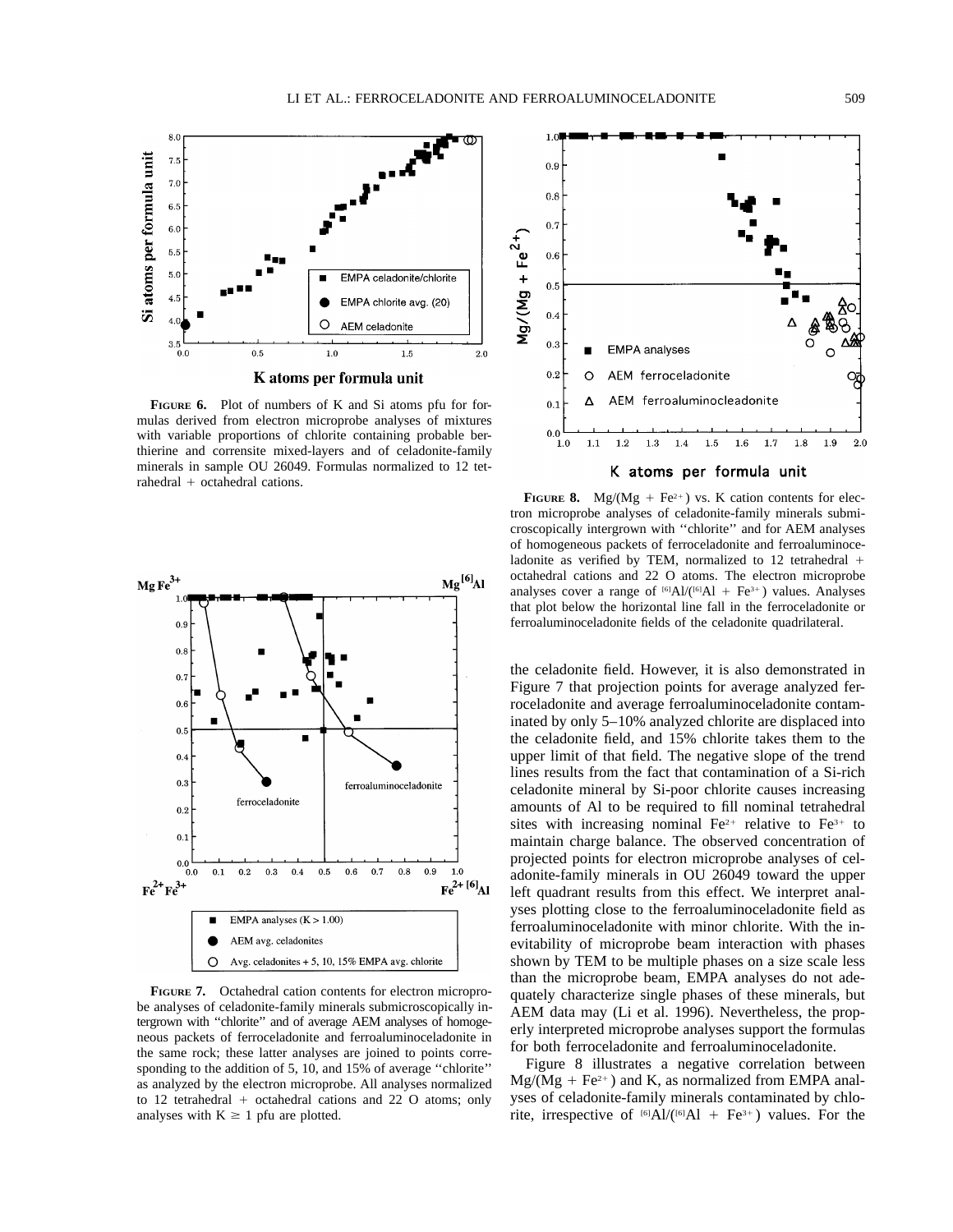compositions concerned, and where the amount of chlorite contaminant is such that K is less than approximately 1.5 (and Si less than approximately 7.3), the celadonite normalization procedure that was adopted requires all Fe to be Fe<sup>3+</sup>, so that  $Mg/(Mg + Fe^{2+}) = 1$ . Where the  $Mg/(Mg + Fe^{2+})$  of chlorite reaches 1, total cation charges are less than 44, permitting less than 22 O atoms in the nominal formula. Whereas the normalization procedure is believed to give reasonable  $Fe^{2+} : Fe^{3+}$  ratios and hence Mg:(Mg + Fe<sup>2+</sup>) ratios, for uncontaminated celadonite-family minerals as with the AEM analyses, it does not do so for celadonite-chlorite mixtures.

### **PARAGENESIS**

Wise and Eugster (1964) pointed out that celadonite is widespread in the zeolite facies and in some assemblages with prehnite. It has also been reported from the lawsonite-albite-chlorite facies (Landis 1974), but not from the greenschist facies. This appears to contradict the results of Wise and Eugster (1964) that at fluid pressures of 2 kbar, the MgFe $3+$  (celadonite) end-member is stable up to temperatures of about 400–425 °C depending on  $f_{O_2}$ . At this point it breaks down reversibly to ferribiotite  $+$  liquid or to ferriphlogopite  $+$  ferrisanidine together with quartz and H<sub>2</sub>O vapor. Wise and Eugster suggested that natural celadonite is lost during progressive metamorphism long before its upper stability limit is reached as a result of reactions with hydrous aluminous silicates.

An equation can be written as follows for reaction between celadonite-ferroceladonite solid solutions and aluminous smectite to yield a muscovite component of illite or phengite and a chlorite component:

 $10K(Mg,Fe^{2+})Fe^{3+}Si<sub>4</sub>O<sub>10</sub>(OH)<sub>2</sub> + 19Al<sub>2</sub>Si<sub>4</sub>O<sub>10</sub>(OH)<sub>2</sub> nH<sub>2</sub>O$  $= 10KAI<sub>2</sub>(AISi<sub>3</sub>)O<sub>10</sub>(OH),$  $+4(Mg,Fe^{2+})_5 Al(AlSi<sub>3</sub>)O<sub>10</sub>(OH)<sub>8</sub>$  $+ 74SiO<sub>2</sub> + (3 + 19n)H<sub>2</sub>O + 2.5O<sub>2</sub>$ 

Similar equations can be written for reactions between MgAl celadonite-ferroaluminoceladonite solid solutions and aluminous smectite components (not involving change in oxidation state), with kandites instead of smectite, or, as suggested by Coombs et al. (1959), for reaction between celadonite-family minerals and a calcium zeolite, such as laumontite or heulandite, in this case yielding pumpellyite as well as chlorite and white mica.

All these reactions result in substantial dehydration and release of silica. Where an  $Fe<sup>3+</sup>$ -bearing member of the celadonite family is involved, the oxygen content of the reactants is reduced to form  $Fe<sup>2+</sup>$  in chlorite. Thus it is clear that such reactions, not necessarily under closedsystem conditions, are to be expected with progressive very low-grade metamorphism, with celadonite-aluminous clay mineral  $\pm$  Calcium zeolite being an alternative lower grade assemblage compared with muscovite-chlorite-quartz  $\pm$  pumpellyite as in the prehnite-pumpellyite facies. Both sets of assemblages and the detailed compositions of the phases are sensitive to  $P_{\text{H}_2\text{O}}$  and  $f_{\text{O}_2}$ . The

gross dependence of chlorite compositions on  $f_{\text{o}_2}$  in diagenesis and very low-grade metamorphism has recently been emphasized by Coombs et al. (1996), as has the Mg: Fe ratio in saponites by Andrews (1980). The occurrence of pyrite, berthierine, and trace siderite in sample OU 26049 is compatible with relatively reducing conditions, allowing  $Fe^{2+}$  as well as  $Fe^{3+}$  in the celadonite minerals.

#### **ACKNOWLEDGMENTS**

We thank Eric Essene, Howard Evans, and Malcolm Ross for their reviews. This study was supported by NSF grant EAR-91-04565 to D.R.P. and by research contracts from the New Zealand Foundation for Research, Science and Technology to D.S.C. The STEM used in this study was acquired under grant no. EAR-87-08276, and the SEM under grant no. BSR-83-14092 from the National Science Foundation. The electron microprobe was purchased in part with grants from the former New Zealand University Grants Committee and the Science Lottery Grants Board. D.S.C. and Y.K. are grateful to M.W. Trinder for microprobe programming and maintenance. Contribution No. 505 from the Mineralogical Laboratory, Department of Geological Sciences, University of Michigan.

#### **REFERENCES CITED**

- Andrews, A.J. (1980) Saponite and celadonite in layer 2 basalts, DSDP Leg 37. Contributions to Mineralogy and Petrology, 73, 323–340.
- Bailey, S.W. (1980) Summary of recommendations of ALPEA Nomenclature Committee. Clay Minerals, 15, 85–93.
- Boles, J.R. (1972) Composition, optical properties, cell dimensions, and thermal stability of some heulandite group minerals. American Mineralogist, 57, 1463–1493.
- Boles, J.R. and Coombs, D.S. (1975) Mineral reactions in zeolitic Triassic tuff, Hokonui Hills, New Zealand. Geological Society of America Bulletin, 86, 163–173.
- Buckley, H.A., Bevan, J.C., Brown, K.M., Johnson, L.R., and Farmer, V.C. (1978) Glauconite and celadonite: two separate mineral species. Mineralogical Magazine, 42, 373–382.
- Cathelineau, M. and Izquierdo, G. (1988) Temperature-composition relationships of authigenic micaceous minerals in the Los Azufres geothermal system. Contributions to Mineralogy and Petrology, 100, 418– 428.
- Cliff, G. and Lorimer, G.W. (1975) The quantitative analysis of thin specimens. Journal of Microscopy, 103, 203–207.
- Coombs, D.S. (1954) The nature and alteration of some Triassic sediments from Southland, New Zealand. Transactions of the Royal Society of New Zealand, 82, 65–109.
- Coombs, D.S., Ellis, A.J., Fyfe, W.S., and Taylor, A.M. (1959) The zeolite facies, with comments on the interpretation of hydrothermal syntheses. Geochimica et Cosmochimica Acta, 17, 53–107.
- Coombs, D.S., Kawachi, Y., and Ford, P.B. (1996) Porphyroblastic manganaxinite metapelagites with incipient garnet in prehnite-pumpellyite facies, near Meyers Pass, Torlesse Terrane, New Zealand. Journal of Metamorphic Petrology, 14, 125–142.
- Foster, M.D. (1969) Studies of celadonite and glauconite. U.S. Geological Survey Professional Paper, 614-F, 1–17.
- Hendricks, S.B. and Ross, C.S. (1941) Chemical composition and genesis of glauconite and celadonite. American Mineralogist, 12, 683–708.
- Honda, S. and Muffler, L.J.P. (1970) Hydrothermal alteration in core from Research Drill Hole Y-1, Upper Geyser Basin, Yellowstone National Park, Wyoming. American Mineralogist, 55, 1714–1737.
- Landis, C.A. (1974) Stratigraphy, lithology, structure, and metamorphism of Permian, Triassic, and Tertiary rocks between the Mararoa River and Mount Snowdon, western Southland, New Zealand. Journal of the Royal Society of New Zealand, 4, 229–251.
- Li, G., Peacor, D.R., Merriman, R.J., Roberts, B., and van der Pluijm, B.A. (1994) TEM and AEM constraints on the origin and significance of chlorite-mica stacks in slates: an example from central Wales, U.K. Journal of Structural Geology, 16, 1139–1157.
- Li, G., Peacor, D.R., Coombs, D.S., and Kawachi, Y. (1996) TEM/AEM characterization of fine-grained clay minerals in very low-grade rocks: